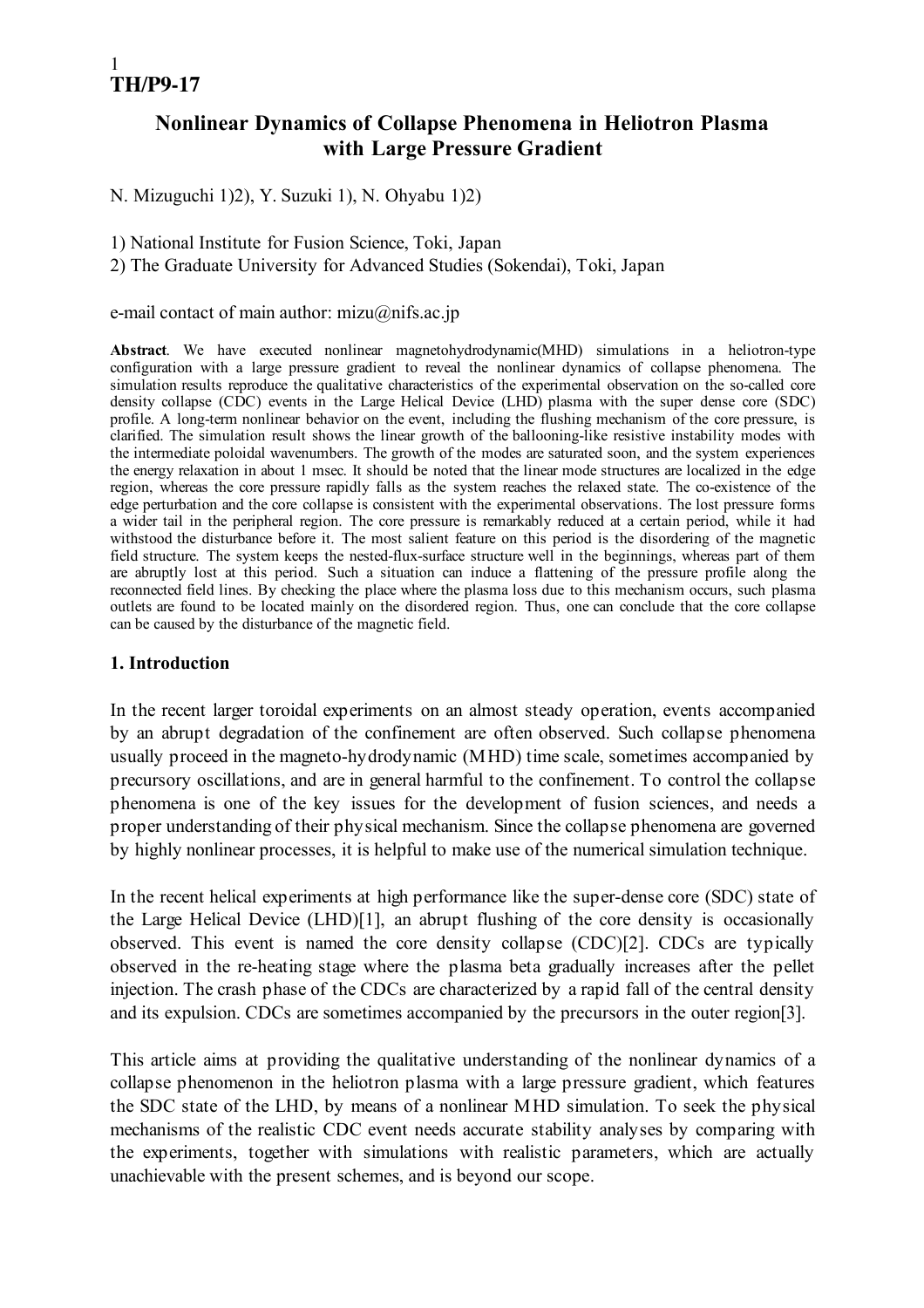#### 2. Simulation Model

To study the nonlinear behavior of the MHD fluid in a helical system, we solve the time development of the standard set of compressive, resistive, nonlinear MHD equations,

$$
\frac{\partial \rho}{\partial t} = -\nabla \cdot (\rho \mathbf{v}),
$$
\n(1)  
\n
$$
\frac{\partial (\rho \mathbf{v})}{\partial t} = -\nabla \cdot (\rho \mathbf{v} \mathbf{v}) - \nabla p + \mathbf{j} \times \mathbf{B} + \mu \left( \nabla^2 \mathbf{v} + \frac{1}{3} \nabla (\nabla \cdot \mathbf{v}) \right),
$$
\n(2)  
\n
$$
\frac{\partial \mathbf{B}}{\partial t} = -\nabla \times \mathbf{E},
$$
\n(3)  
\n
$$
\frac{\partial \rho}{\partial t} = -\nabla \cdot (\rho \mathbf{v}) - (\gamma - 1) (\rho \nabla \cdot \mathbf{v} + \eta j^2),
$$
\n(4)

in a full-toroidal three-dimensional geometry. The variables,  $\rho$ ,  $v$ ,  $B$ , and p represent the mass density, the fluid velocity, the magnetic field, and the pressure, respectively. The current density j and the electric field Eare calculated from

$$
\mathbf{j} = \nabla \times \mathbf{B},
$$
  
\n
$$
\mathbf{E} = -\mathbf{v} \times \mathbf{B} + \eta \mathbf{j}.
$$
 (5)

In (1)-(6), the dissipation terms are included as the resistivity  $\eta$  and the viscosity  $\mu$ . These terms are assumed to be uniform constants for simplicity. The Ohmic heating term is evaluated in the evolution of the pressure p, whereas the viscous heating is ignored for simplicity. All the spatial derivatives are expressed numerically using the fourth order central difference scheme, together with the time integration solved by the fourth order Runge-Kutta method, as used in the previous simulations for tokamak[4].

To follow the geometry of the helical devices with continuously wound magnetic coils, we adopt the helical-toroidal coordinate system used in the HINT code[5], with the helical period h is 10/2 to follow the LHD configuration. The numbers of the numerical grid are 62 x 146 for the poloidal cross section, and 500 for the toroidal direction.

The initial condition for the simulation is given by the numerical solution of the HINT2 code[6], which models an average experimental configuration of LHD with SDC. The pressure and the rotational transform (ι) profiles and the configuration are shown in Fig. 1. The simulation geometry includes the region out of the separatrix. To treat such an external region continuously from the inside of the separatrix, we artificially add a small uniform value to the pressure initially.

The simulation starts by adding tiny random perturbations to the velocity components of the initial equilibrium. Then, the spontaneous time development of the MHD system is solved by vector-parallel calculation on a supercomputer. All the quantities used throughout this article are treated as normalized ones with  $\rho_0=1$ ,  $R_0=1$ [m],  $B_0=1$ . Therefore, the unit of time are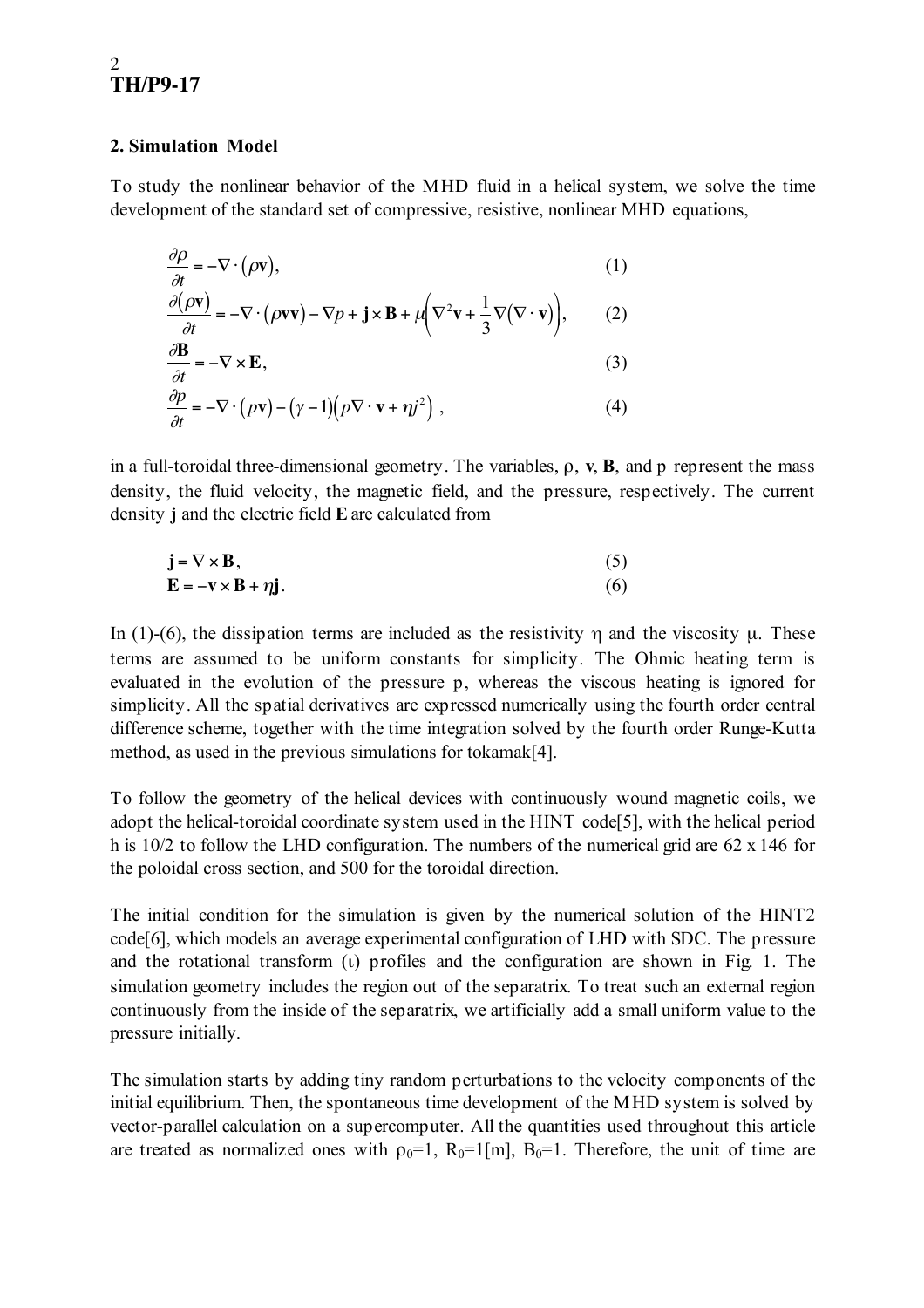expressed in the Alfven transit time  $(\tau_A)$ , which roughly corresponds to 1 [usec] for the LHD experimental parameter.



*FIG. 1. The profiles of the initial equilibrium for (a)the radial pressure profile , (b)the radial rotational transform profile, (c)the puncture plot of the magnetic field for the horizontally elongated poloidal cross section, and (d)the three dimensional pressure profile.*

#### **3. Simulation Results**

The perturbations applied on the initial equilibrium can develop exponentially with some eigenmode structures under unstable situations. For a large value of the resistivity the system tends to be unstable for the resistive instabilities. It should be noted that the simulation model used here cannot treat the pure ideal regime because the unavoidable numerical dissipations can act as the resistivity term depending on the grid size. To observe correctly the physical behavior of the MHD system without confusion due to such numerical resistivity, the simulation for the present grid size has to be executed with a large resistivity of  $\eta$ >10<sup>-5</sup>, which is much larger than the classical value for the conventional experiments. Although the nonrealistic large resistivity may exaggerate the linear growth rate of the resistive instability modes, the simulation results would help us obtain the basic understanding of the nonlinear behaviors of the resistive modes. In the case for  $\eta=10^{-4}$ , the instability begins to grow exponentially with some eigenmodes, where the total growth rate appears to be larger for the larger resistivity, indicating that the modes have the exact nature of the resistive ones. The results presented hereafter are of the case for  $\eta=10^{-4}$ .

The structure of the eigenmode is shown in Fig. 2 with the contour of the perturbations in the pressure for the horizontally elongated poloidal cross section. One can see the mode component is poloidally localized in the outer region with the intermediate  $(m<sub>15</sub>)$ components, where m is the poloidal mode number. Such a ballooning-like nature is seen in any toroidal direction. Moreover, the mode structure is almost identical for all of the horizontally elongated plane. This implies that the low-n components are not so significant in this case.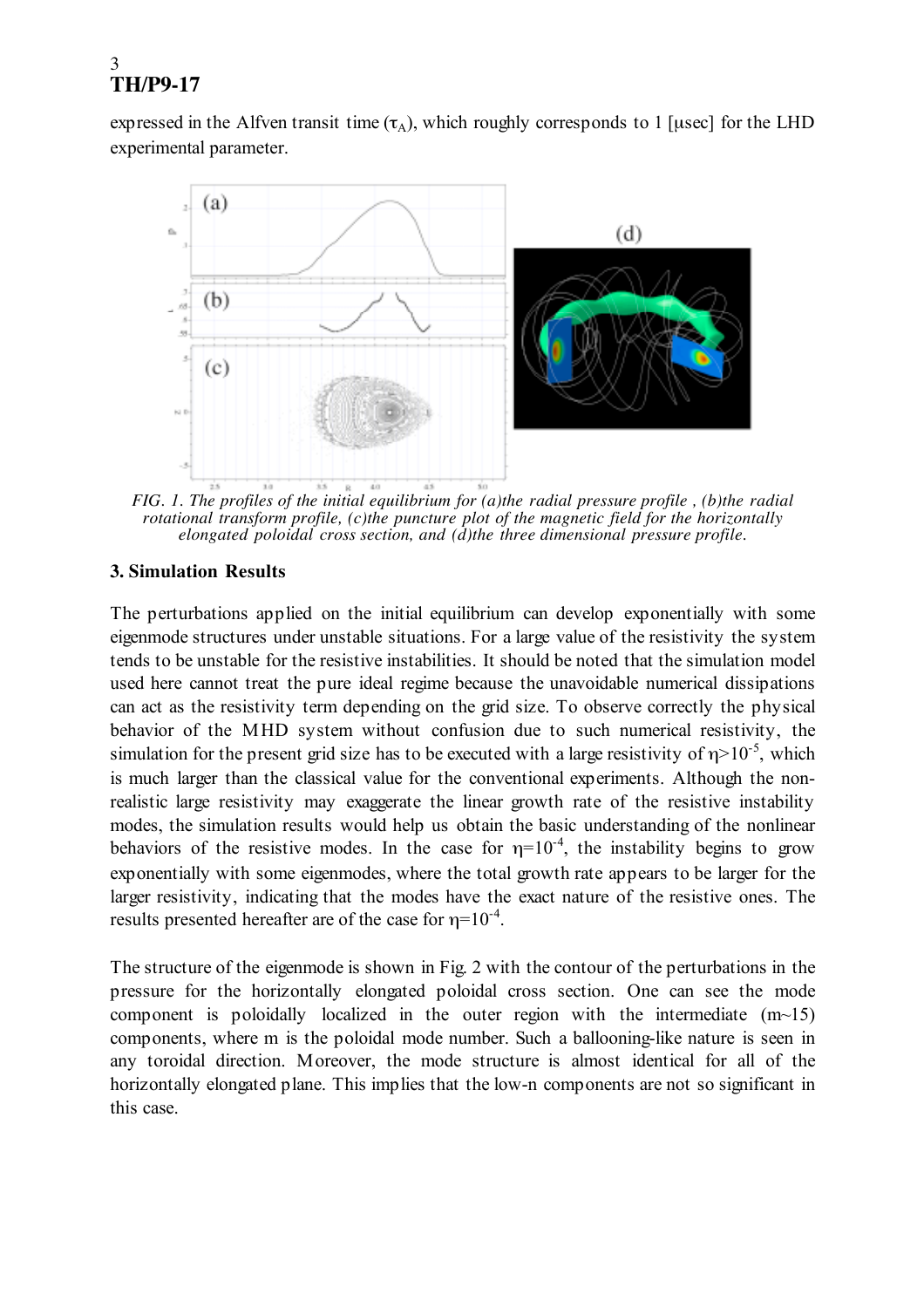

*FIG. 2.The linear eigenmode structure. The perturbations in the pressure are plotted with color contours. The puncture plot of magnetic field for the initial condition is also shown.*

As the amplitude of the perturbations becomes large, the configuration is deformed spontaneously into a visible scale, and the growth is saturated. The time development of the overall system is plotted with the change in the total kinetic energy in Fig. 3(a). One can see the growth and the relaxation of the instability repeat three times in about  $500\tau_A$ . The corresponding change in the pressure profile is plotted in Fig. 3(b) for the radial ones on the horizontally elongated equator. As shown in Fig. 3(b), or as expected, the edge pressure profile is disordered by the instability mode behaviors. Surprisingly, the central pressure is also drops as time goes on. This behavior is clearly shown in Fig. 3(a) with the trace of the maximum pressure. The most rapid fall of the pressure is observed at around  $t=335\tau_A$ . The system reaches to the finally relaxed state just after the rapid pressure fall. In the final state, the pressure profile forms a wide tail in the peripheral region, as shown in Fig. 3(b).



*FIG. 3. Time development of (a)the total kinetic energy normalized by the initial plasma thermal energy and the maximum pressure, and (b)the pressure profile normalized by the initial magnetic energy on the magnetic axis.*

The collapsing process is more clearly visualized by a two-dimensional contour plot of the pressure profile in a horizontally elongated poloidal cross section, as shown in Fig. 4. It can be seen that the structure is destroyed little by little from the peripheral region in the early stage  $(t\sim130\tau_A)$ , reflecting the linear eigenmode behaviors. The convection motions of the eigenmodes form a number of the finger-like structures in the unstable region. Then, the disordered region is extended inward. However, the bulk of the plasma is not displaced away even when the rapid fall occurs ( $t > 335\tau_A$ ). This is a remarkable contrast to the previous simulation result for the spherical tokamak case<sup>[4]</sup>, where the rapid fall of the core pressure is caused by a secondary induced internal low-m/n instability.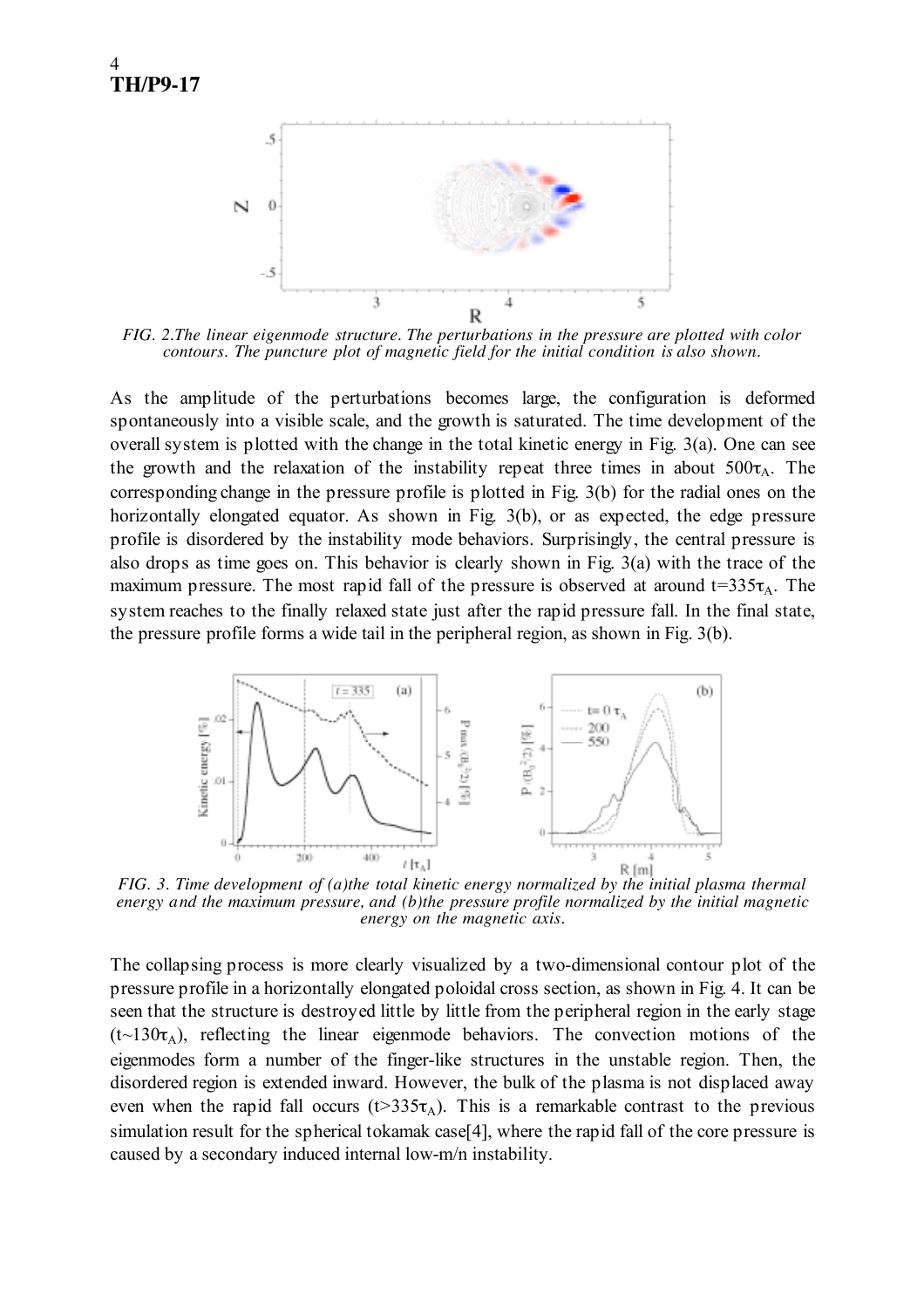

*FIG. 4. Temporal change of the pressure pro le. The iso-contour maps of the pressure on the horizontally elongated cross section are drawn at (a)t=0, (b)130, (c)300, and (d)550* $\tau$ <sub>A</sub>.



*FIG. 5. Temporal change of the magnetic field. The puncture plots of the magnetic field lines on a horizontally elongated cross section are plotted at (a)t*=0, (b)130, (c)300, and (d)550 $\tau_A$ .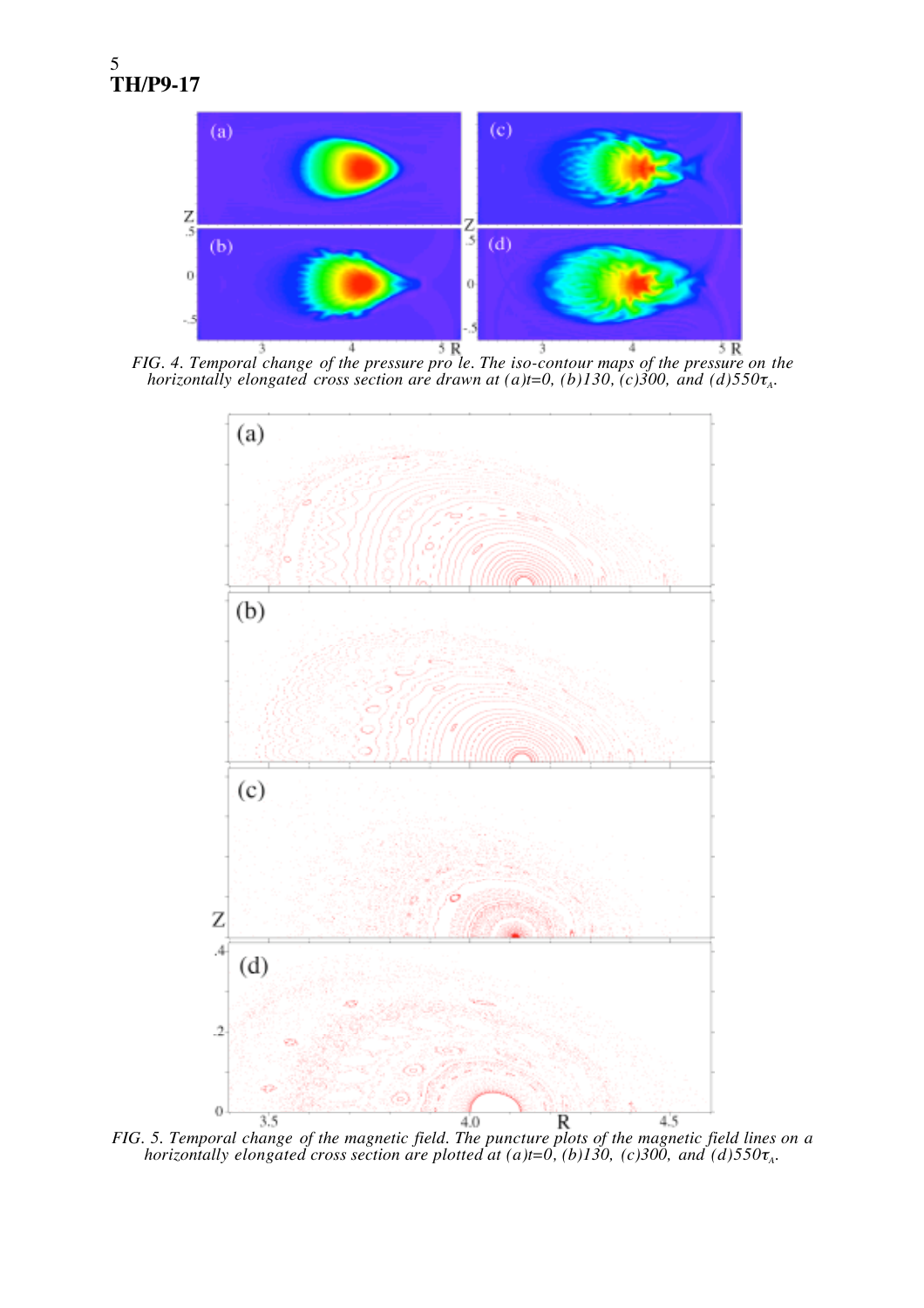The period of the core pressure fall at around  $t=335\tau_A$  is characterized by some qualitative transitions of the system. The most salient feature on this period is the disordering of the magnetic field structure. As shown in Fig. 5, the system keeps the structure of the nested flux surfaces well in the core region before  $t=335\tau_A$  [see Fig. 5(a)-(b)], whereas part of them are abruptly lost at around  $t=335\tau_A$  [Fig.5(c)]. As the core pressure fall ceases, the flux surfaces gradually reappear [Fig.5(d)]. Such a disordered magnetic structure can cause a flattening of the pressure profile in a wide range not only by the parallel transport process which is not taken into account in this model, but also by the parallel equilibration motion of MHD, as in this case. Therefore, one can consider the disordering of the magnetic structure the direct cause of the core pressure collapse.



*FIG. 6. The poloidal profiles of the plasma pressure energy flux at t=335* $\tau_A$ *. (a)The contours of the absolute value of the energy flux |p***V***| (orange), the perturbations in the pressure in the linear eigenmode (red and blue), and the net pressure(gray). (b)The magnification of the box in (a) without the pressure but with the puncture plot of the magnetic field lines. The original locations of the rational surfaces for* ι*=2/3, 5/8, and 4/7 are also specified.*

This insight can be supported by another observation of the simulation result concerned with the plasma flow structures. To find the place where the plasma loss due to this mechanism occurs extensively, the amount of the internal energy flux |pV| is plotted with color contour in Fig.6(a) on the pressure profile indicated by the gray contour. One can see such plasma outlets are mainly located on the root of the fingers. Another simple analysis shows that the direction of the energy flux is almost parallel to the magnetic field. The neighboring magnetic structure is also shown in Fig. 6(b). The magnetic flux surfaces are hard to find except for the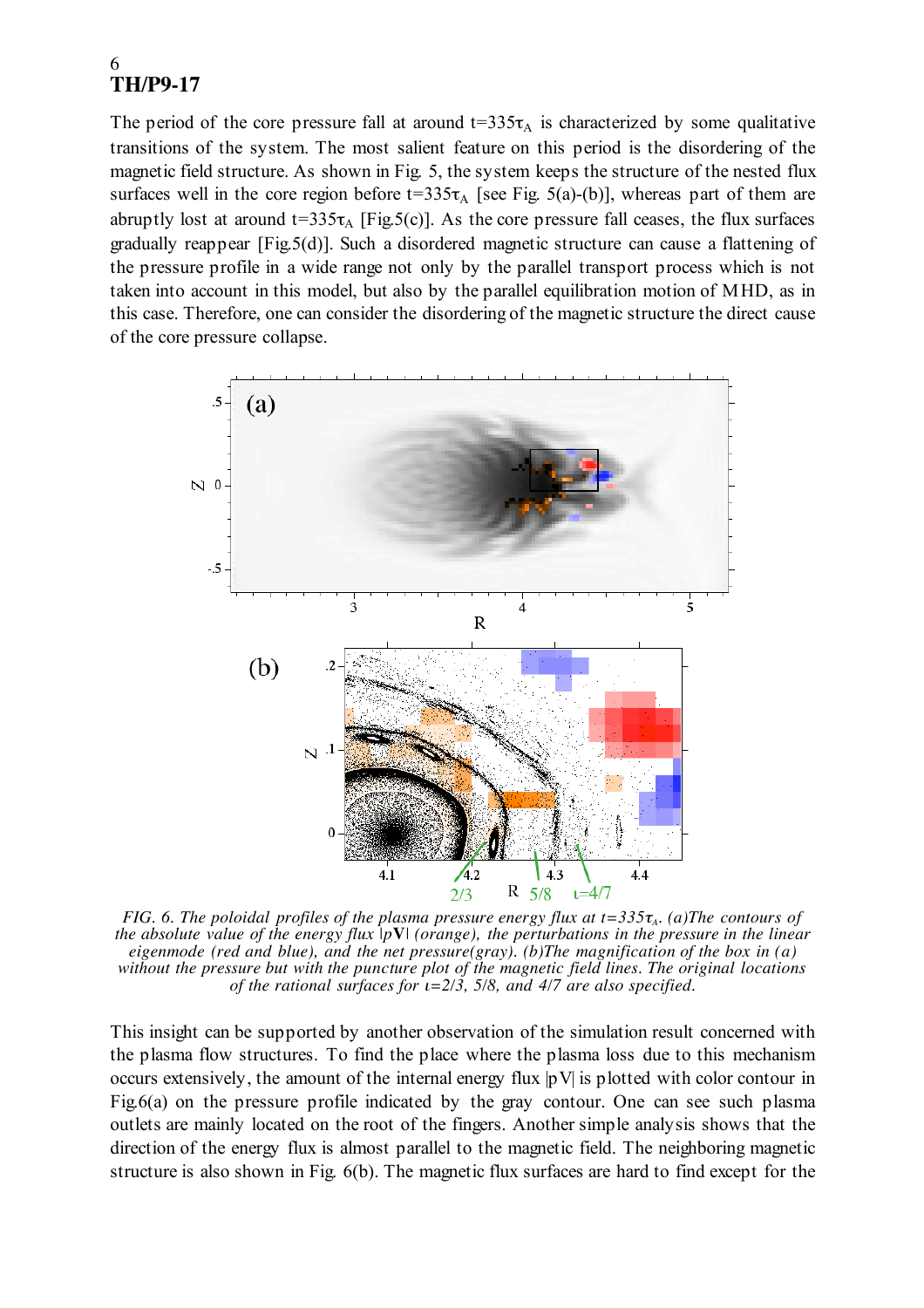regions between the islands or their ruins. In Fig. 6(b), one can see couple of clear surfaces at R=4.24 m and 4.30 m on the equator (Z=0), putting the ruins of the  $\varepsilon$ =2/3, 5/8, and 4/7 islands between them, and that the outlets correspond to the disordered region. Thus, within the MHD framework, the magnetic and flow structures show that the core pressure can be expelled away through the disordered or reconnected field lines. It should also be noted that the spots of the outlets are seen apart from the original linear eigenmode ones which is shown with the red and blue contours in Fig.6.

### **4. Discussion**

The simulation results described above can be compared in several points with the experimental observations. One of the most prominent collapse phenomena in the helical systems is the CDC in LHD. First, the time scale of the crash phase of the CDCs is of the order of sub-millisecond, which is comparable to the whole relaxation process of the simulation result. As mentioned above, the dissipation coefficients for the simulation are much larger than the realistic one, and the linear growth of the resistive modes may appear to be more rapid. However, since the nonlinear behaviors including the loss mechanism of the core pressure are dominated by the convection of the MHD fluid, the time scale would not be affected so much by the value of the resistivity. Secondly, the coexistence of the edge precursors and the core collapse in the experiment can be reasonably explained by the simulation result. The core collapse is not directly caused by the mode activities, but through the flattening of the pressure gradient due to the disordering of the magnetic structures. Under this scenario, the role of the precursor modes is only the trigger of the flushing of the core pressure. The magnitude and the time constant of the collapse would rather be governed by the global parameters such as the pressure gradient. Thirdly, the experimental observation that only the density drops, keeping the temperature profile unchanged, would show that the process is not governed by conductive process, but by convective one. The simulation result, which shows almost pure convective process, supports the observation.

This simulation result provides us with a basic understandings of the nonlinear behavior of the resistive modes. In the abovementioned result, the modes with intermediate wavenumbers are treated. However, the identification of the mode structures between the experiment and simulation is not yet pursued. The recent stability analysis for the LHD-SDC plasma<sup>[7]</sup> shows that the configuration is almost stable for the ideal modes. Therefore, if the operation is limited by instabilities, the control of the resistive modes would be important. More systematic analyses for the resistive modes are the next step of this study.

#### **5. Summary**

We have demonstrated the nonlinear dynamics of a heliotron plasma with a large pressure gradient on a collapse event induced by the ballooning-like resistive instability with an intermediate wavenumber. It has been clarified that the flushing of the core pressure is triggered by such the edge instabilities through the disordering of the magnetic field structures. The qualitative nature is comparative to the CDC event in the LHD. This model would provide us with the basic understanding of the MHD collapse events in the high-β heliotron plasma.